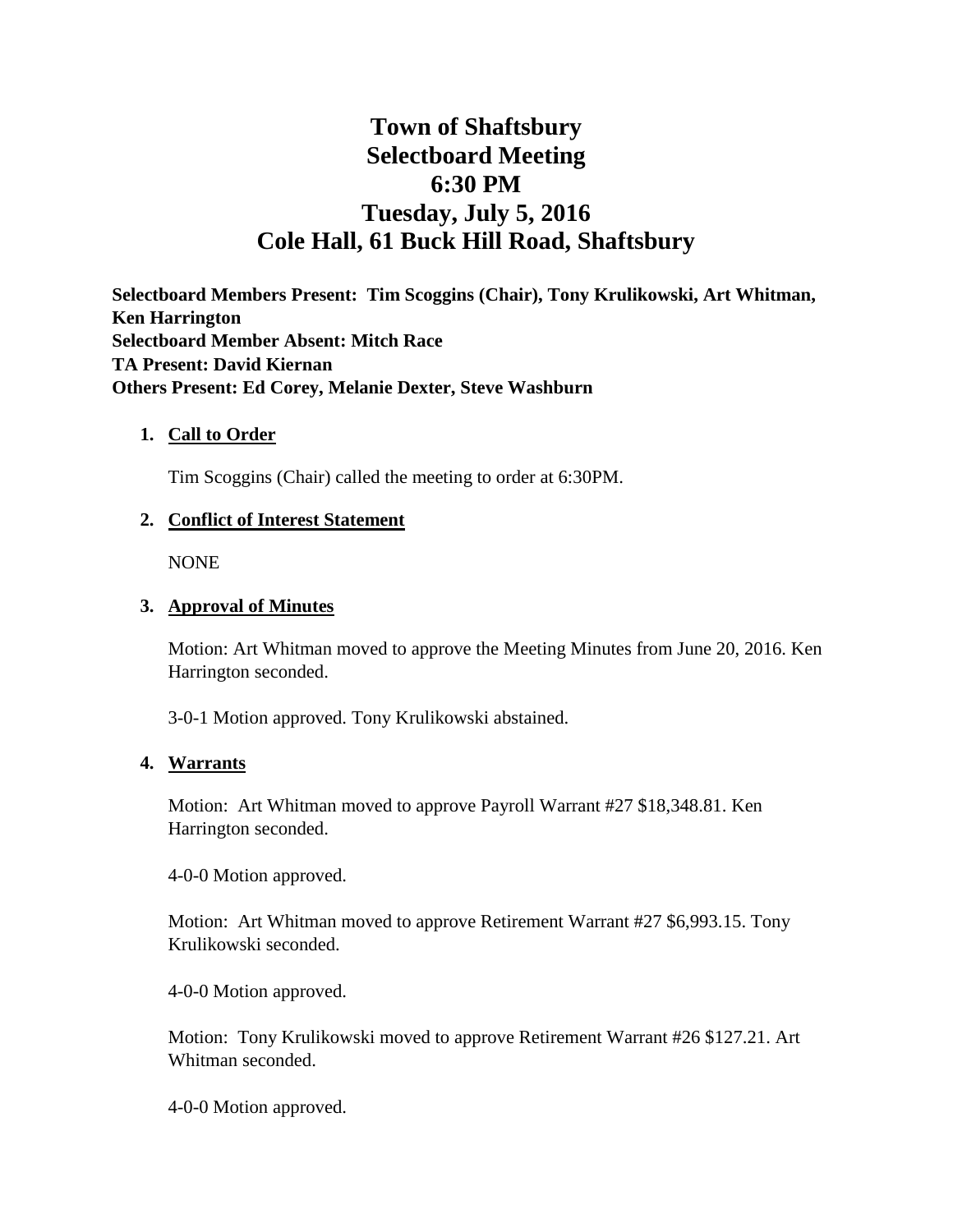Motion: Tony Krulikowski moved to approve Check Warrant #1 \$57,180.79. Art Whitman seconded.

4-0-0 Motion approved.

Motion: Tony Krulikowski moved to approve Check Warrant #41 \$25,179.48. Art Whitman seconded.

4-0-0 Motion approved.

#### **5. Announcements**

NONE

## **6. Public Comments and Speed Limit Change & Signage Elm Street**

Ed Corey appeared before the Board and presented some pictures that he took of the potential garage site and again proposed putting up a sign to notify citizens of the location. Tim Scoggins said that, as discussed before, the Board had not settled on a final site and that it was his opinion that until that decision has been made, no notification is necessary. Mr. Corey said that he was concerned that taxpayer money is already being spent on the engineer and design plans and that he would like a sign at the general location. Mr. Scoggins said that the Board is awaiting an engineering site plan to present to the Town regarding placement of buildings. Mr. Corey expressed concern with the timeframe of the process.

Art Whitman then brought up the fact that should a bond vote take place in November, a warning would need to be prepared by August  $12<sup>th</sup>$  and that he felt that there was not enough time to solidify plans for a November vote. Tim Scoggins said that he believed a bond vote needed to take place in November and that the Board cannot keep putting it off. Mr. Corey pointed out that November is only four (4) months away. David Kiernan said that it was critical that the site design be done correctly.

Mr. Corey said that he wanted a sign at the North Road location because he wanted citizens to know that the proposed Town Garage will be on North Road and not at the current location. Ken Harrington said he felt that people understood where the proposed location will be.

Mr. Corey then asked the Board if it was possible to get roadwork on the Corey Drive apron worked into the budget this year. Art Whitman questioned if that area is part of the State road and Mr. Corey said that the Town took over that portion of the road some years ago. Tim Scoggins said that this request would be taken under advisement and he would make a note to include it in the budget discussions at the end of the year.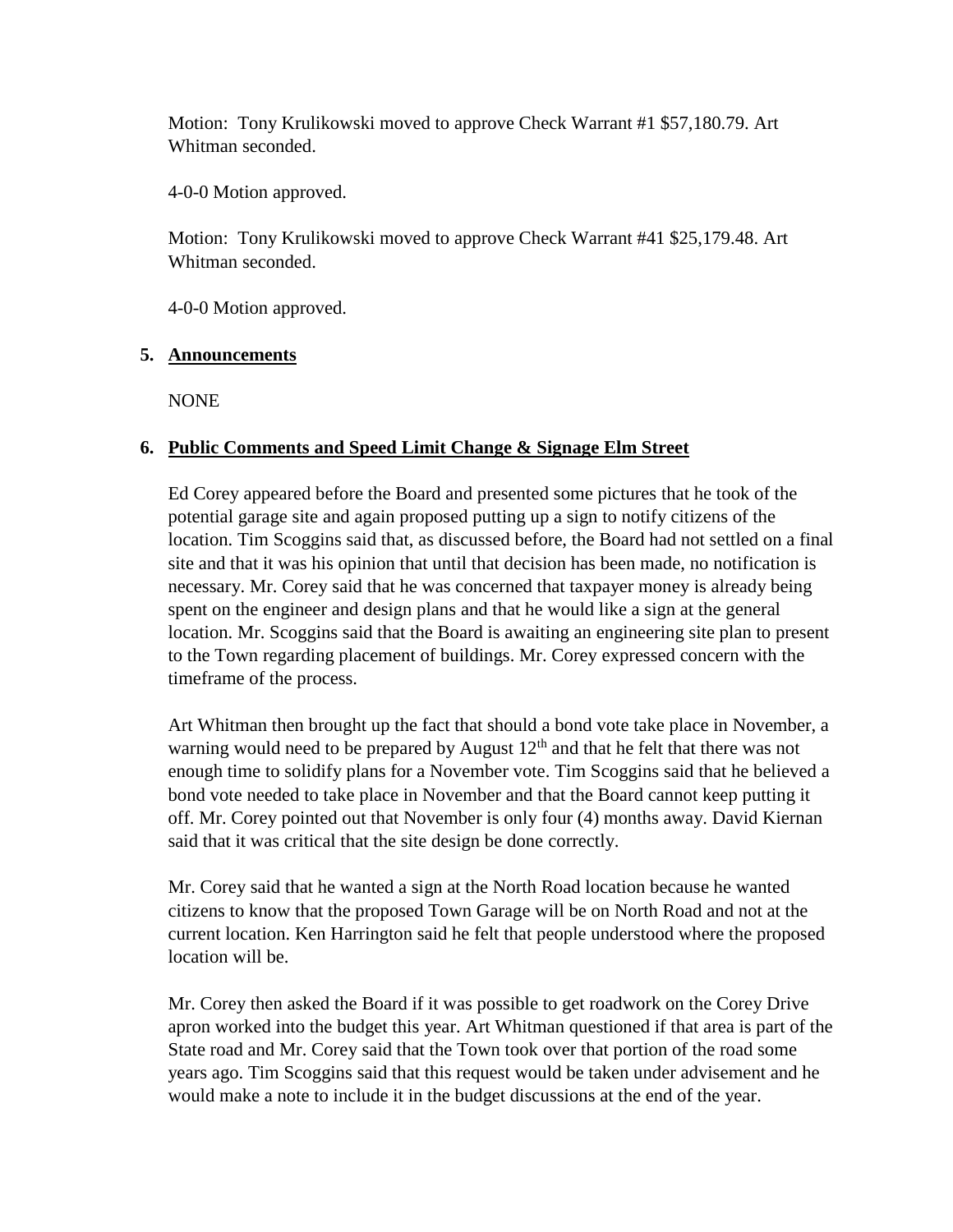Mr. Corey then presented a flyer from 1994 regarding community information and asked the Board if they would consider issuing a new edition with contact information for Town officials. Art Whitman said he believed that it was produced by the Economic Development Committee with support from businesses. Tim Scoggins said that one of the items on the Town's to-do list is to redo the website but acknowledged that hard copies of this information were still needed.

## **7. Treasurer's Report – Annual Financial Management Report – Melanie Dexter**

Melanie Dexter appeared before the Board and stated that the Internal Control Memo was due by June 30<sup>th</sup> and had been circulated to the Board for approval in the official Minutes per State statute. This Memo basically mirrored the audit checklist.

Motion: Art Whitman moved to accept the Financial Management Questionnaire from the Treasurer and to give the Chairman the authority to sign it. Tony Krulikowski seconded.

4-0-0 Motion approved.

Ms. Dexter also presented the paperwork for the Town's Line of Credit to the Board.

Motion: Tony Krulikowski moved to authorize Tim Scoggins to sign the Tax Anticipation Note Line of Credit for \$340,000.00. Art Whitman seconded.

4-0-0 Motion approved.

Motion: Tony Krulikowski moved to approve the Resolution for Tax Anticipation Borrowing Line of Credit. Art Whitman seconded.

4-0-0 Motion approved.

Motion: Tony Krulikowski moved to accept the Non-Arbitrage Certificate. Art Whitman seconded.

4-0-0 Motion approved.

Ms. Dexter then presented her bi-weekly report to the Board and indicated that this is not the final report for the fiscal year as she has some loose ends to tie up. Tim Scoggins did ask for an overview on the year and Ms. Dexter said that the Town would be under budget significantly for this fiscal period.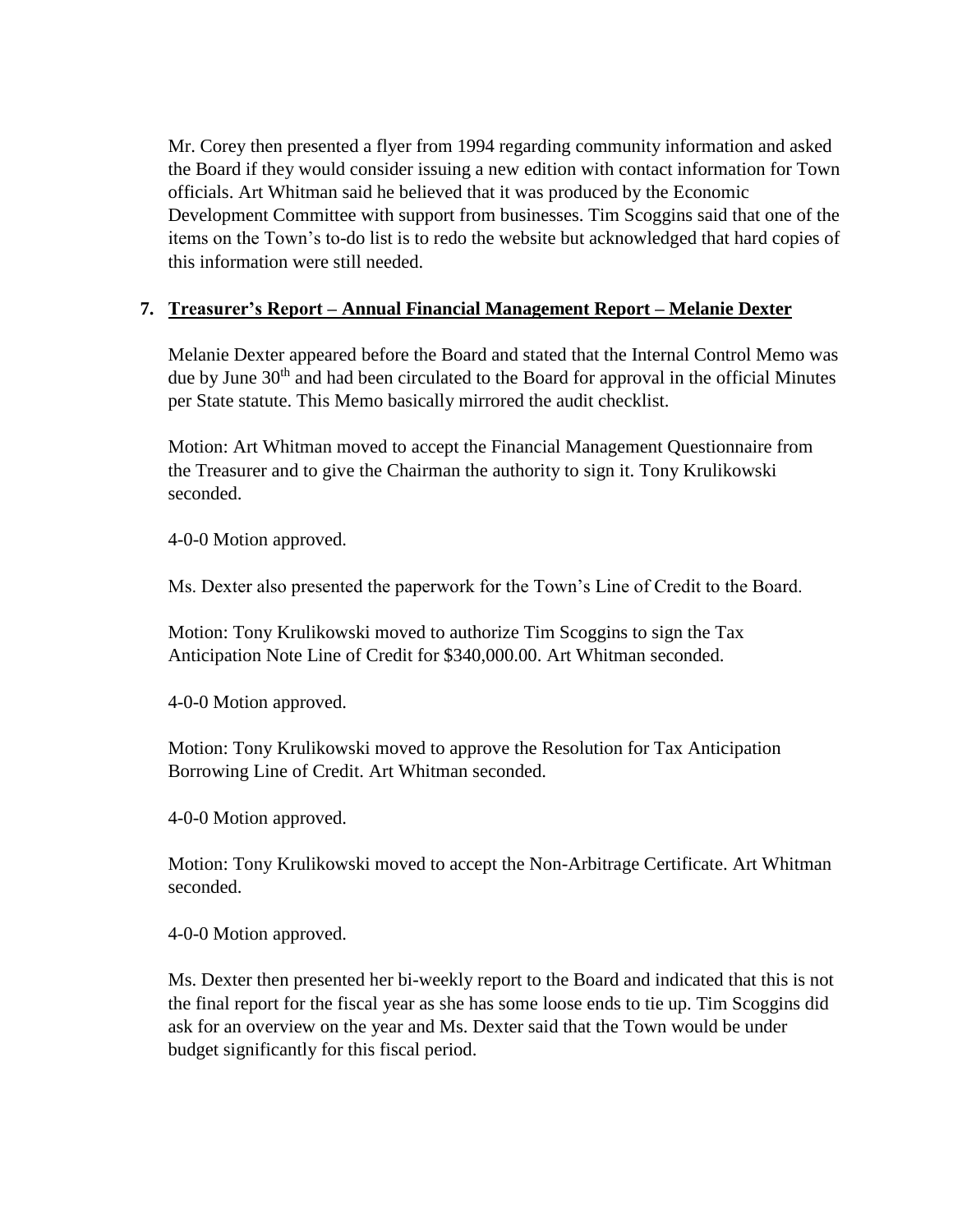#### **8. Road Foreman Report**

Steve Washburn came before the Board and said that the roads suffered a bit from the previous Friday's rainstorm, clogging some culverts. The Town also cut brush on Rollin Road and has done some culvert repair.

Tim Scoggins asked if there was anything worrisome coming up this summer and Mr. Washburn replied that everything looked good. Mr. Washburn confirmed that the first pass of roadside mowing had been done.

David Kiernan reported that a letter went out to the residents of Hewitt Drive and Harvest Hills indicating that roadwork would be done in July or August.

## **9. Cleveland Park – Howard Park and Cleveland Park Safety Inspection**

Tim Scoggins stated that a report had been circulated on the Town's parks. David Kiernan stated that the old slide and swinging bench on Cleveland Avenue needed to be removed and will be done immediately. Mr. Kiernan said that a more significant concern is the "fall-zone' area recommendations, which could cost \$10,000.00-\$12,000.00 for both parks and will need to be rectified quickly. Mr. Kiernan recommended that Howard Park should be done first based on usage but the climbing areas at Cleveland will require more material.

Mr. Kiernan also reminded the Board that the well work has not yet been completed at Howard Park and will be expensive. Art Whitman asked if some work could be put out to bid. David Kiernan said that the road crew did do some landscape clean-up but that an excavator would be needed and that the laying of the engineered wood fiber will need some expertise. The wood fiber will also need to be ADA compliant. Mr. Kiernan said that he will open the project to bids and will prepare for next meeting.

## **10. Town Insurance Renewals (Non-Medical)**

David Kiernan reported that the Transfer Station had been revalued and the vehicle list had also been cleaned up and that paperwork had been sent to the Town on the 5<sup>th</sup>.

## **11. Property Purchase – North Road - Update**

David Kiernan indicated that there was no update on the purchase of 510 North Road but that he would leave it on the agenda as a place-holder. Tim Scoggins said that he believed that the new Garage really needed to be voted on in November but that if an update on the purchase is not received in the next few days, it could fall by the wayside as the property is integral to the plan. Mr. Kiernan said that the title defect needs to be resolved in Probate Court and it could take a long time.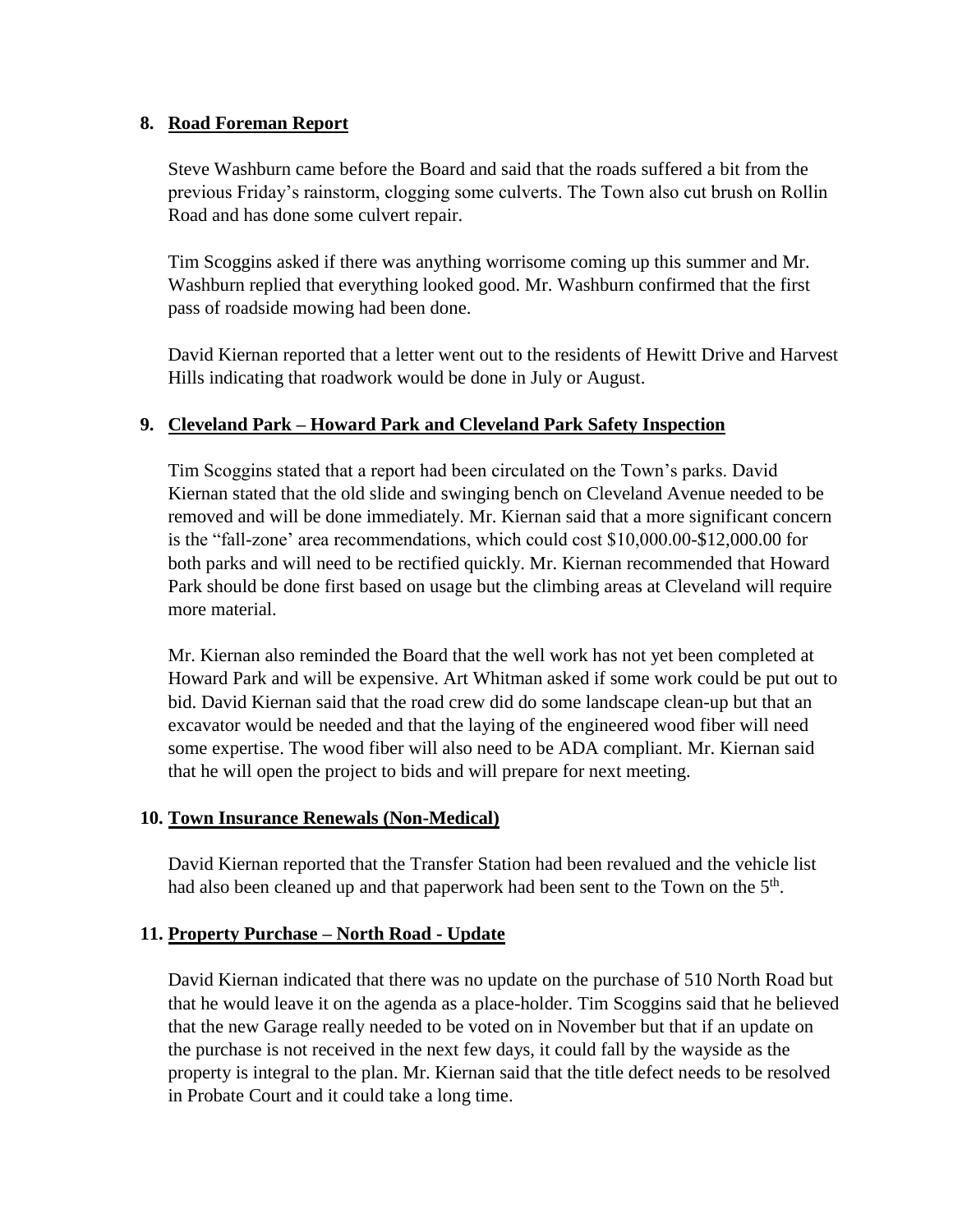#### **12. New Town Garage – Morton Buildings**

Art Whitman proposed going to the Planning Board and asking for clarification on the definition of a transfer station and if there is a distinction between a commercial transfer station and a municipal transfer station. Tim Scoggins said that the current regulations do not make a distinction. Mr. Whitman proposed a change to the regulations and Mr. Scoggins said that if the bond vote is delayed past November, there may be time to work in a change to the bylaws. Mr. Scoggins pointed out, however, that issues related to the zoning setbacks concerning the transfer station were not worth risking the entire garage project. Mr. Scoggins pointed out that the Town could choose to forgo the regulations in the best interest of the Town but that comes with a political risk.

Ken Harrington asked what would happen if the transfer station would just shut down. David Kiernan said that the Town has an operating certificate good through 2019. Mr. Scoggins asked if that meant the Town was obligated to have a transfer station or that the Town could operate one, if it so chooses. David Kiernan said that it was an interesting argument. Art Whitman said that he didn't believe that TAM wanted a public transfer station on their property.

David Kiernan said that MSK Engineering would be presenting a plan shortly and that they would be researching the setback issue as part of their diligence. Tim Scoggins said that the citizens he spoke with were in favor for keeping a municipal transfer station.

Art Whitman again expressed that he would like the Planning Commission to make a distinction between municipal and commercial transfer stations. Mr. Scoggins said that this had been a contentious issue among the Planning Commission in the past and that the members were not eager to revisit the matter.

Art Whitman said that he simply wished for the Town to take its time and do the job done right. Tim Scoggins said that he did not want to lose the vote again. David Kiernan pointed out that the Board would only have two (2) meetings before the warning would be due, and much site work would need to be done ahead of time. Mr. Kiernan said that he would have until next spring to submit any paperwork for a bond and that there would be another election in March that would give him time for submission.

Tim Scoggins then announced that a floor plan had been circulated among the Board from Morton, based on the recommendations of the Garage Committee. The major item that was redesigned was a firewall to comply with regulations and eliminate a need for a variance. Art Whitman pointed out the crew wanted the wash bay on one end of the building and the repair bay closer to the office. David Kiernan said that this was a preliminary plan but he had reviewed it with the Road Foreman. Tim Scoggins asked for an interior door to be incorporated for the Water Department to gain access to the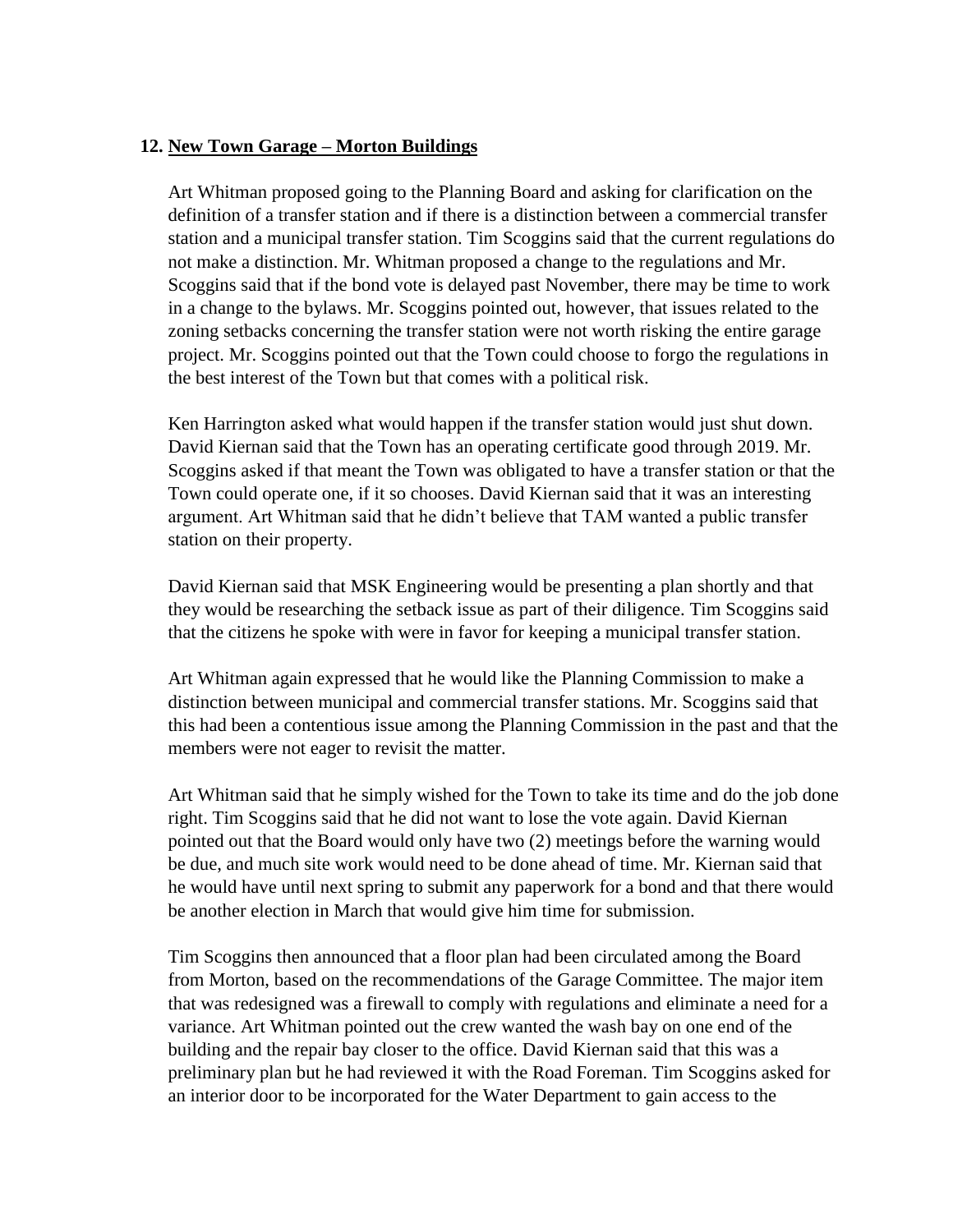bathrooms. Mr. Scoggins also pointed out that since the Garage would have no more than fifteen (15) people in the building at one time, bathrooms for both sexes were likely not needed. Ken Harrington asked if greater fire suppression systems could eliminate the need for the firewall. Mr. Kiernan said that those systems could be costly but that alternatives could be explored.

#### **13. Town Administrator's Report**

#### **a. Cemetery Report**

David Kiernan said that a public notice asking for anyone with a legal interest in the Shaftsbury Hollow Cemetery to come forth had started commenced running in the Bennington Banner this week. The public notice will run for the next three (3) weeks. After a period of three (3) months following that last publication, the Town will be allowed to take over the cemetery. Mr. Kiernan said that the maintenance costs will be figured into the next fiscal year's budget.

Mr. Kiernan said that as of July  $1<sup>st</sup>$ , the Grandview Cemetery was being operated by the Town of Shaftsbury. Mr. Kiernan hoped to get more details at the Cemetery Committee meeting on July  $7<sup>th</sup>$  but he anticipates a slow transition of the necessary legal and financial documents.

## **b. Brownell's Certificate of Location**

Mr. Kiernan indicated that notice of the renewal of Brownell's certificate had also been published in the Bennington Banner and that a Special Meeting will be held on July  $11<sup>th</sup>$  to review the conditions of the renewal. The items that will be discussed at this meeting include the condition of the fencing around the junk yard, the gate being closed, planting of more trees surrounding the properties, and maintenance of a trench running along the property line. Mr. Kiernan pointed out that some of the environmental requirements imposed by the Town had been released by the State of Vermont. Mr. Kiernan also said that a condition stating that no vehicles should be visible on the property interfered with Mr. Brownell's longtime business of selling used cars. The Special Meeting will be public and abutting property owners have been notified.

## **c. Organics Recycling – Transfer Station**

Mr. Kiernan informed the Board that organics recycling had begun at the transfer station and the Town is now selling buckets for households at \$7.00 a piece. Mr. Kiernan said that the system in place is very simple and there is no charge for the organic recycling. A representative from the county alliance will be available for questions.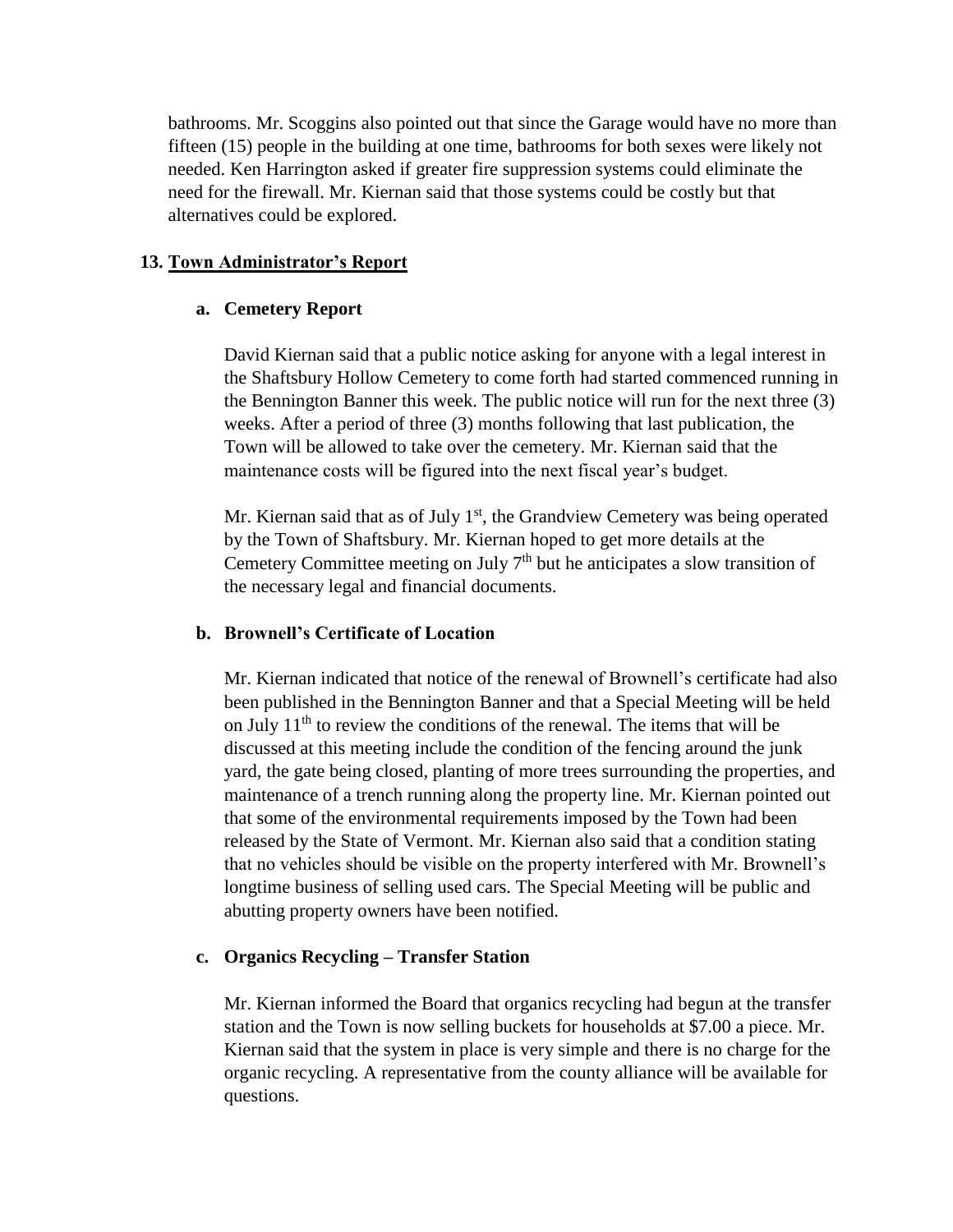## **d. Revised Sheriff Contract**

Mr. Kiernan presented a new contract for the Bennington County Sheriff's Department, moving the fee from \$0.50/mile to an additional \$8.00/hour for the cruiser miles. Art Whitman asked if the contract stipulated the hours per week that Sheriff would provide coverage. Mr. Kiernan said that it would be for 16 hours per week.

Motion: Tony Krulikowski moved to accept the revised Bennington County Sheriff's contract that includes 16 hours per week for patrols and an \$8.00/hour charge for mileage. Art Whitman seconded.

## 4-0-0 Motion approved.

Finally, David Kiernan presented a fixed asset module from NEMRC for approval by the Board for \$1,795.00 but pointed out that there would also be a fee for training. Mr. Kiernan said that the Town is also looking to receive training on a payroll module the Town already owns later in the year, due to issues with the payroll service currently being used. The fixed asset module will be used to assist in calculating values and depreciation of the Town's assets, upon recommendation of the external audit team.

## **14. Other Business**

Art Whitman contacted Dailey's regarding their building on Rte 7A. They will be ale to provide more information on selling the building soon.

# **15. Review of Action Items**

7/5/16 Water Board Meeting:

- Jim McGinnis will provide copy of North Bennington Water Regulations to fold into Shaftsbury Regulations
- Jim McGinnis to speak with Town Treasurer about possibly foreclosing on a property due to a delinquent water bill

7/5/16 Regular Meeting:

- Corey Drive will look into fitting into road projects for upcoming budget year
- David Kiernan will generate cost estimate on park safety improvements needed in next 30 days

# **16. Executive Session for real estate (if needed)**